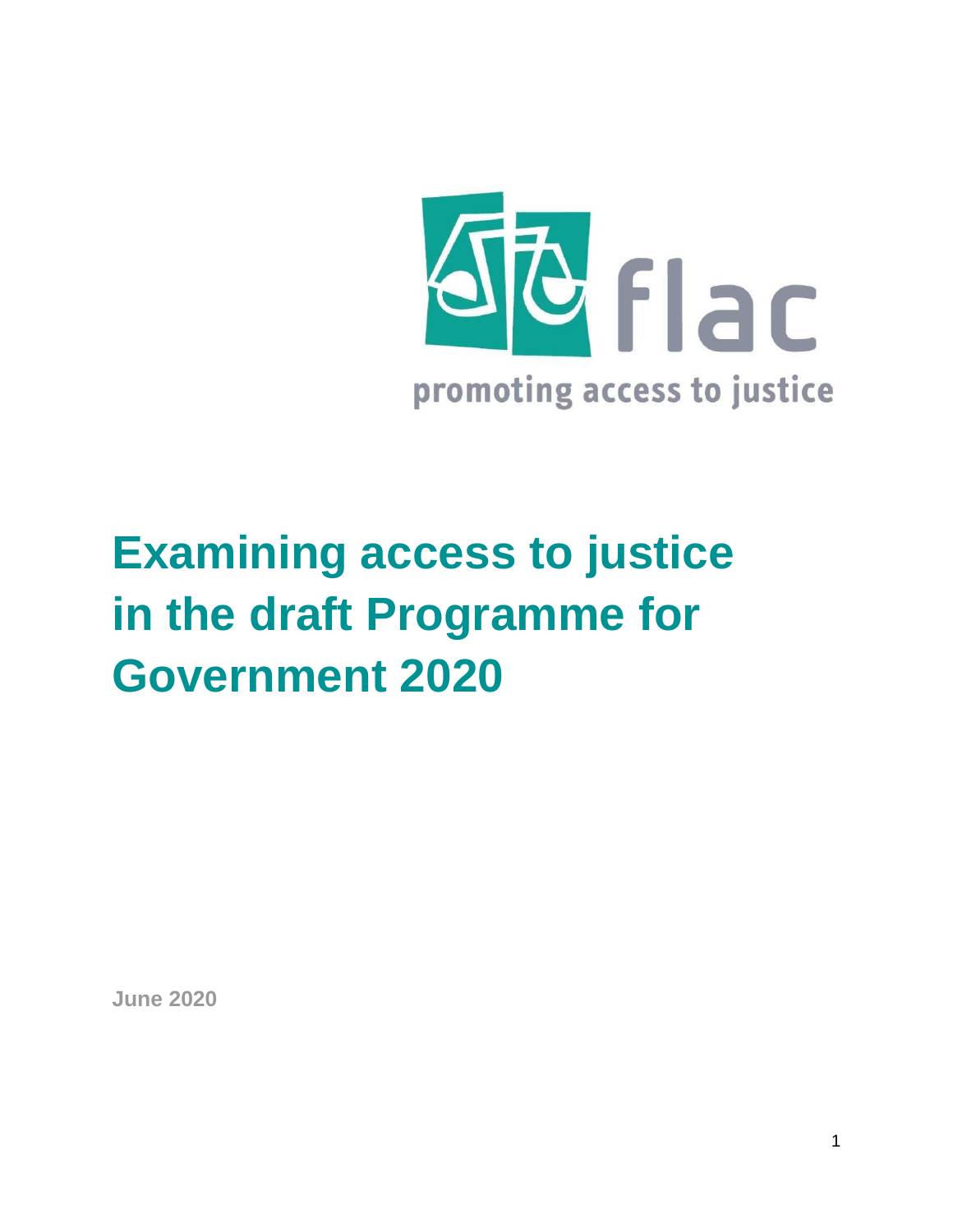#### <span id="page-1-0"></span>About FLAC

FLAC (Free Legal Advice Centres) is a voluntary independent human rights organisation which exists to promote equal access to justice. Our vision is of a society where everyone can access fair and accountable mechanisms to assert and vindicate their rights. We work particularly in the areas of the protection of economic, social and cultural rights. We identify and make policy proposals on laws that impact on marginalised and disadvantaged people, with a particular focus on social welfare law, personal debt & credit law and civil legal aid.

FLAC produces policy papers on relevant issues to ensure that Government, decisionmakers and other NGOs are aware of developments that may affect the lives of people in Ireland. These developments may be legislative, Government policy-related or purely practice-oriented. FLAC may make recommendations to a variety of bodies including international human rights bodies, drawing on its legal expertise and providing a social inclusion perspective.

**You can download/read FLAC's policy papers at**

**https://www.flac.ie/publications/**

**For more information, contact us at: FLAC, 85/86 Upper Dorset Street, Dublin D01 P9Y3 01-8873600 | info@flac.ie | www.flac.ie | fb.me/flacireland | @flac.ie**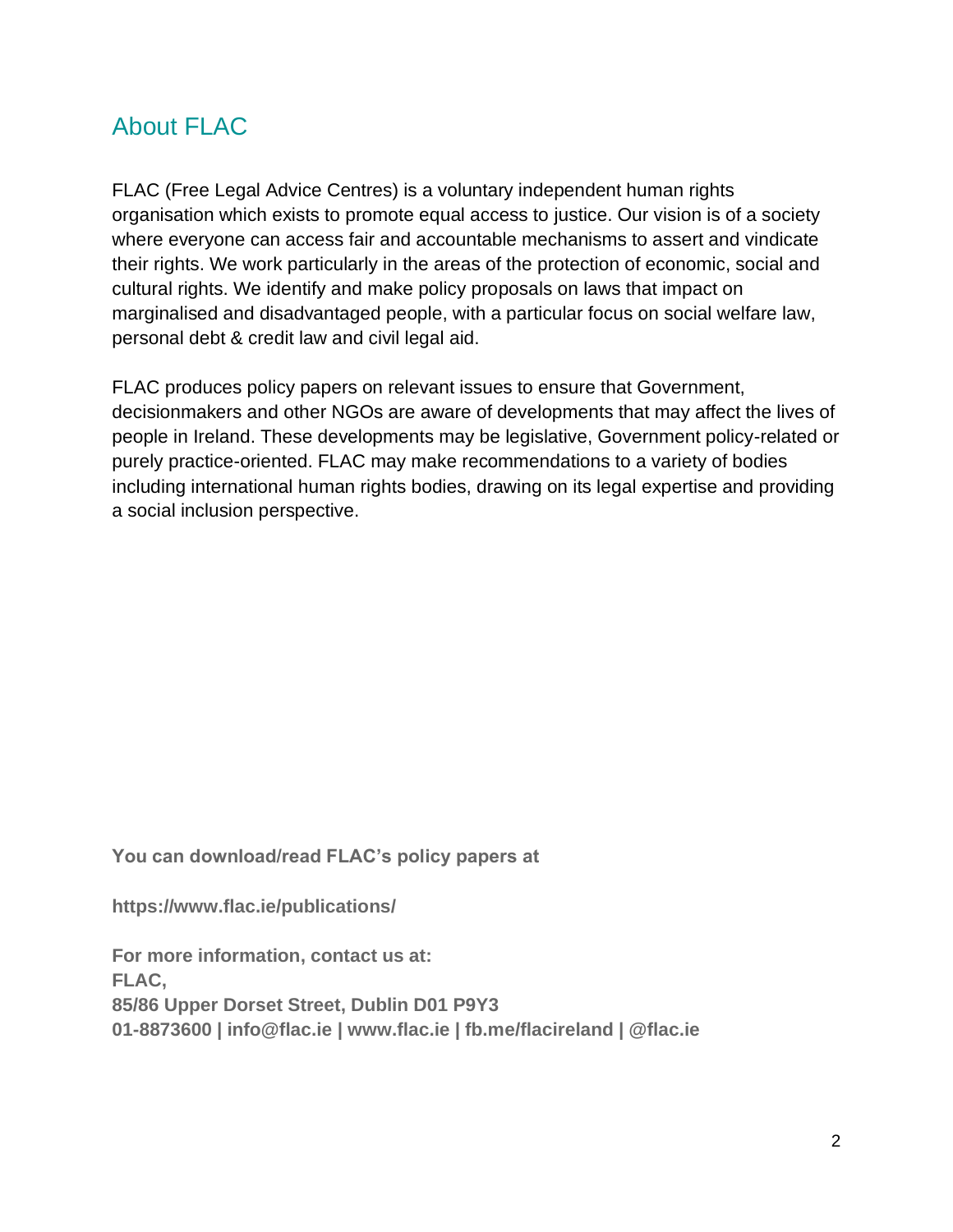### **Contents**

| <b>About FLAC</b>                              | 2              |
|------------------------------------------------|----------------|
| Introduction                                   | $\overline{4}$ |
| Measurement                                    | 5              |
| <b>Budgetary Process and Procurement</b>       | 6              |
| Planning and Reform                            | 8              |
| A new social contract                          | 9              |
| Anti-Poverty and social inclusion measures     | 10             |
| Equality                                       | 12             |
| <b>Building Stronger and Safer Communities</b> | 14             |
| Courts reform                                  | 15             |
| Conclusion                                     | 17             |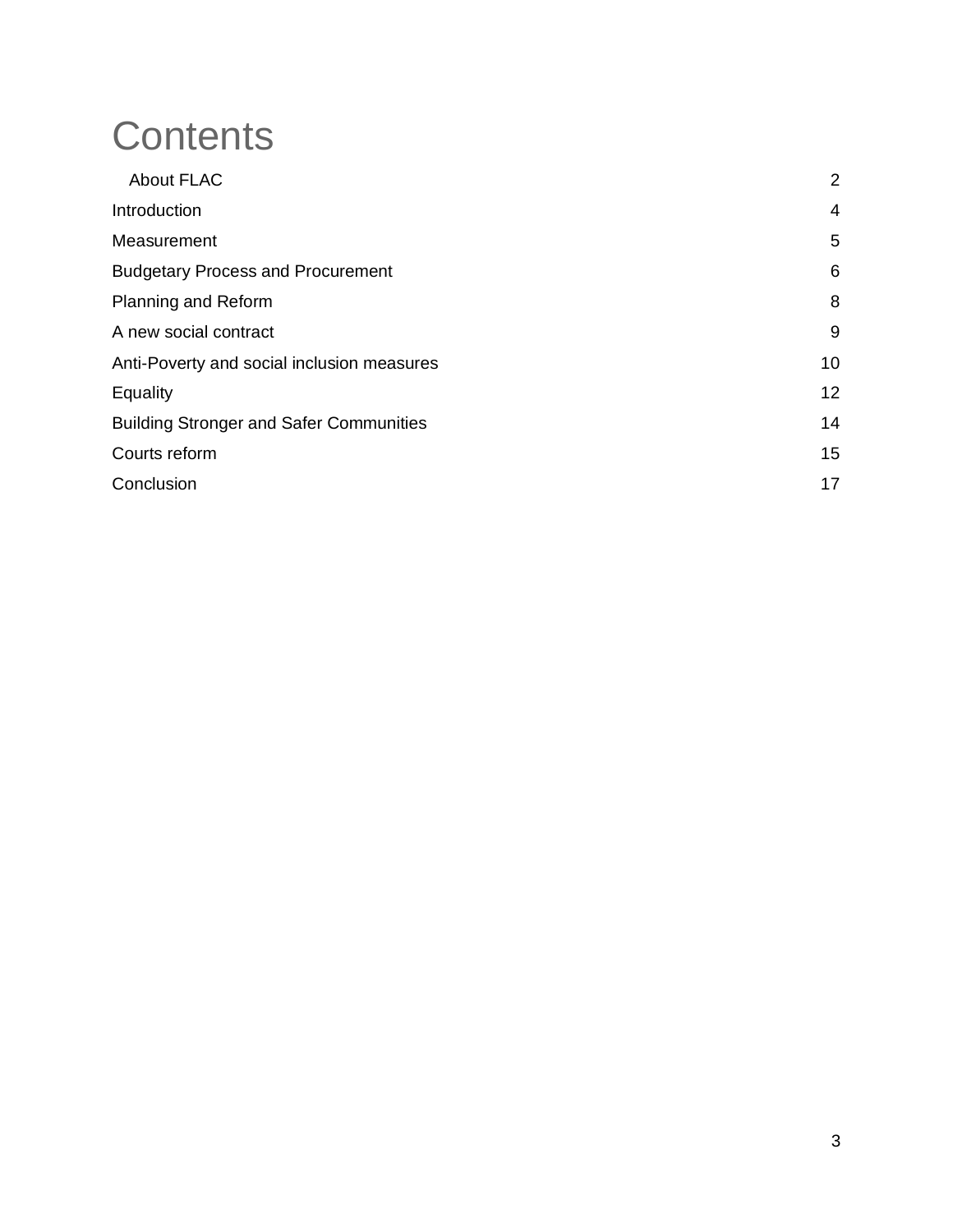## FLAC Response to draft Programme for Government 2020

An Access to Justice approach

#### <span id="page-3-0"></span>**Introduction**

FLAC broadly welcomes many of the policy initiatives which have been set out in the draft Programme for Government. Prior to the 2020 General Election, FLAC campaigned for a root and branch review of civil legal aid in Ireland. Many candidates, including a number of those who participated in the drafting of the Programme for Government, made a commitment to ensuring a root and branch review of civil legal aid would be held if they were elected.

Since then, the need to ensure access to justice for those who are most vulnerable has become even more acute. FLAC provides advice and information to over 25,000 individuals annually, and in order to continue meeting their needs, we have moved some of our services online. With the closure of our face to face clinics, we have added resources to our telephone information line and established phone legal advice clinics for urgent queries. We provide these services because legal problems do not go away if you do not have access to a lawyer to help. Very often, they can get worse.

We know that those who are already vulnerable are more at risk during the Coronavirus outbreak and do not have access to the protections they deserve.

We are pleased to see that the political parties involved in writing the Programme for Government have recognised the need for new initiatives to support a new social contract and anti-poverty measures and have included some recognition of structural inequalities in Ireland which leave those who are poorer at higher risk.

There is an increasing recognition of the links between a lack of access to justice and social exclusion and wider social problems with the role of legal assistance services in efforts to address continuing poverty and inequality and to improve social inclusion. While there are many welcome initiatives relating to housing and health in the draft document, we are also aware that the lack of access to legal advice and representation can exacerbate problems that arise from housing and health. New policies that ensure access to housing are to be welcomed, but when an individual is excluded from that policy and they believe the exclusion is unfair, on many occasions they will need legal assistance to have this reviewed. Where they cannot access this legal assistance, a much-heralded new policy will be of little benefit to them. Prior to this pandemic, we highlighted the issues facing vulnerable people who cannot access legal assistance. The waiting lists for appointments with civil legal aid solicitors are already too long and Coronavirus has made this worse.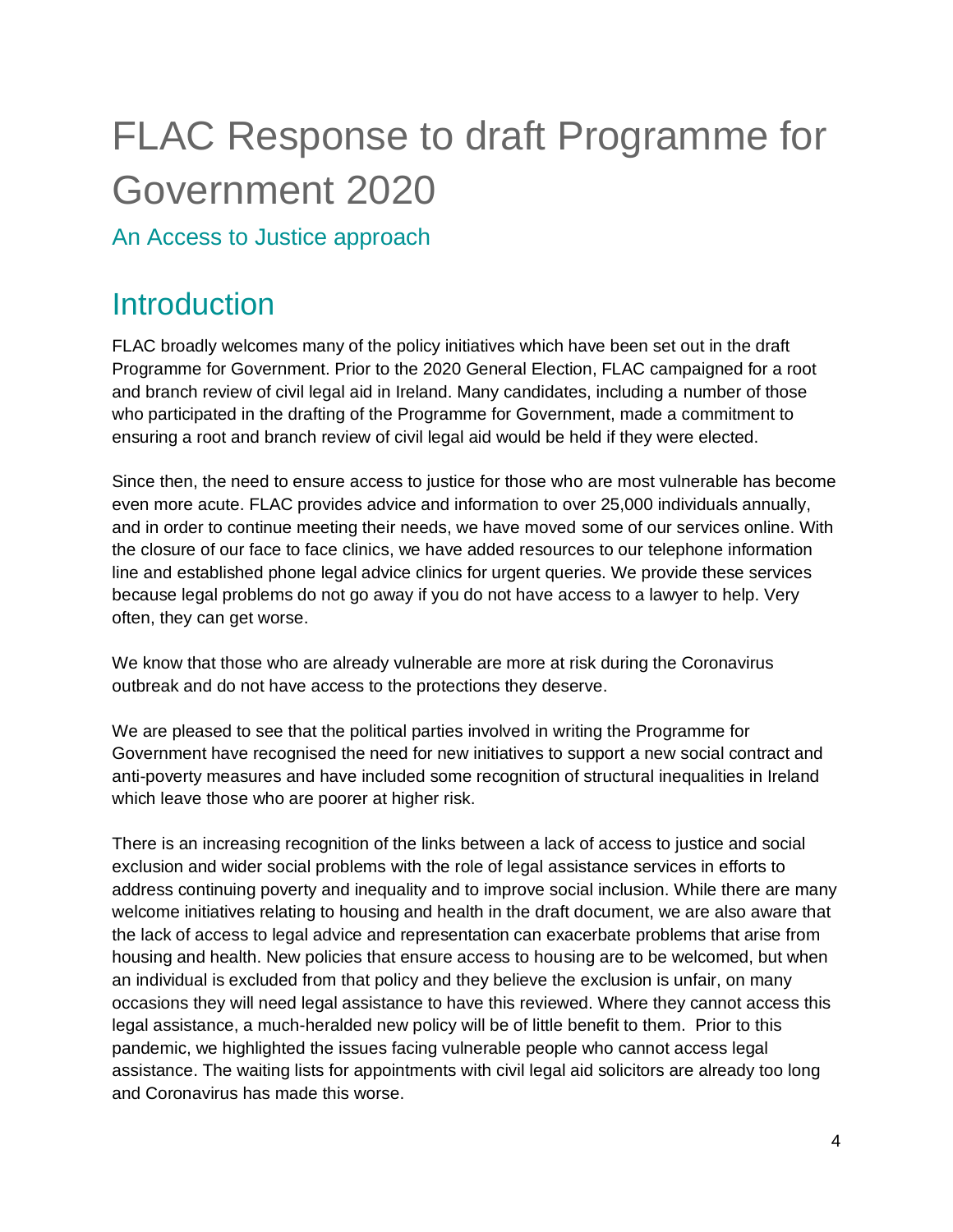With this in mind, FLAC has examined the draft Programme for Government with an 'access to justice' lens relating to the areas in which we work.

#### <span id="page-4-0"></span>**Measurement**

*Programme for Government - page 6* 

*We will develop a set of indicators to create a broader context for policy making, to include*

*• A set of well-being indices to create a well-rounded, holistic view of how our society is faring.*

*• A balanced scorecard for each area of public policy focused on outcomes and the impact that those policies have on individuals and communities. Initially this will be focused on housing, education and health.*

FLAC welcomes the proposal to introduce a set of indicators to create a broader context for policy making, and a scorecard for each area of public policy focused on outcomes. We recognise the urgency related to scoring how the state fares when it comes to housing education and health, and suggest that access to justice be added as a distinct category of measurement during this government's lifetime. The last programme for government contained a commitment to developing access to justice indicators. Having an access to justice indicator would be in line with the new UN Sustainable Goal on Civil Justice. Indicator 16.3.3 is the "*Proportion of those who experienced a legal problem in the last two years who could access appropriate information or expert help and were able to resolve the problem."*

Many people do not have access to justice in any meaningful sense. However, the exact scale of justice deficit is not currently known, as it is not measured. While many organisations can provide some data, the severe consequences of not being able to access justice when it is required are not assessed by the state. This must change, and incorporating a measurable access to justice measurement is one way to do this.

Section 42 of the Irish Human Rights and Equality Act 2014 requires public bodies to have regard to the need to eliminate discrimination and promote equality of opportunity and protect human rights. There is therefore already an obligation on public bodies to carry out equality and human rights impact assessments. These important obligations need to be integrated into the scorecards for each area of policy and it would be important to ensure that the scorecard should include the impact that policies have on the groups that come within the equality grounds and the outcomes they experience.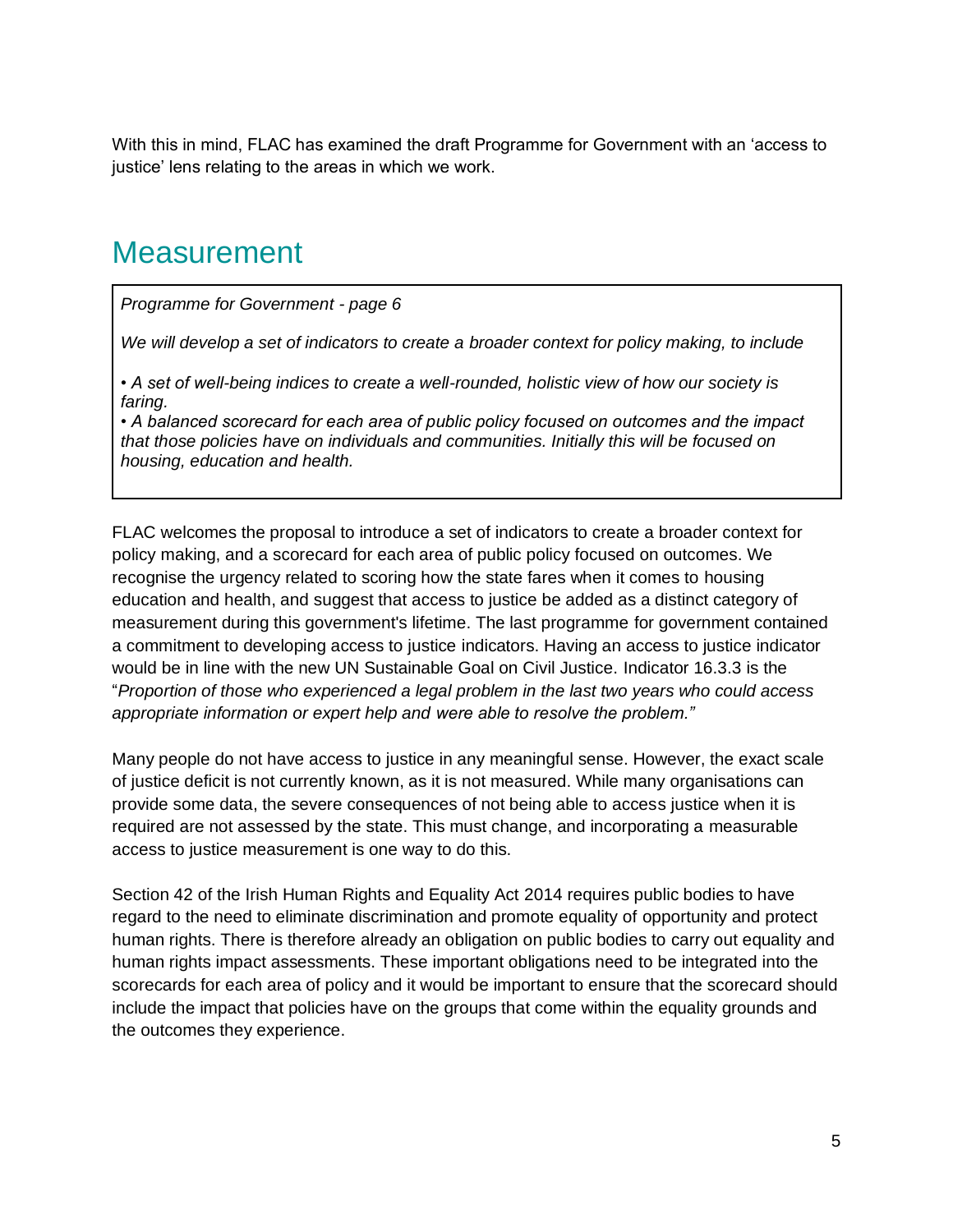#### <span id="page-5-0"></span>Budgetary Process and Procurement

*Programme for Government: Budgetary Process - page 23* 

*We will improve budgeting for demographic related costs. Spending in the areas of health and social welfare will be prioritised for improved budgeting. Each minister will be required to produce service improvement and reform plans in conjunction with the Department of Public Expenditure and Reform. Budget overspends within the budgetary year must be included in department budgetary plans each year, in line with changes in Budget 2020.*

*Budget and expenditure plans for each department must include measures to drive the digitisation of public services and work within our public services, while maintaining access to those services to all.* 

We will utilise both the new well-being indices and balanced scorecards in the development of *government budgeting.*

*Procurement - page 23* 

*We are committed to evaluating and managing the environmental, economic and social impacts of procurement strategies within the state. During the lifetime of this government we will develop and implement a sustainable procurement policy. The policy will:*

*• Ensure strong value-for-money for the taxpayer.*

*• Seek to minimise the environmental impact and optimise the community benefit of products and services procured.*

*• Support innovation in supply markets to increase the availability and effectiveness of sustainable solutions.*

*• Encourage suppliers to adopt practices that minimise their environmental impact and deliver community benefit.*

*• Work in partnership with suppliers to achieve common goals and continually improve performance over time.*

*We will task the Office of Government Procurement to update all procurement frameworks in line with green procurement practice over the next three years.*

FLAC welcomes the proposal to ensure that each department must include measures to drive the digitisation of public services and work within those services while maintaining access to those services to all. In addition, FLAC recommends that each public sector body places their obligations under Section 42 of the Irish Human Rights and Equality Commission Act 2014, to have regard to the need to eliminate discrimination and promote equality of opportunity and protect human rights at the centre of their service improvement and reform plans. It should also be at the centre of all budgetary planning.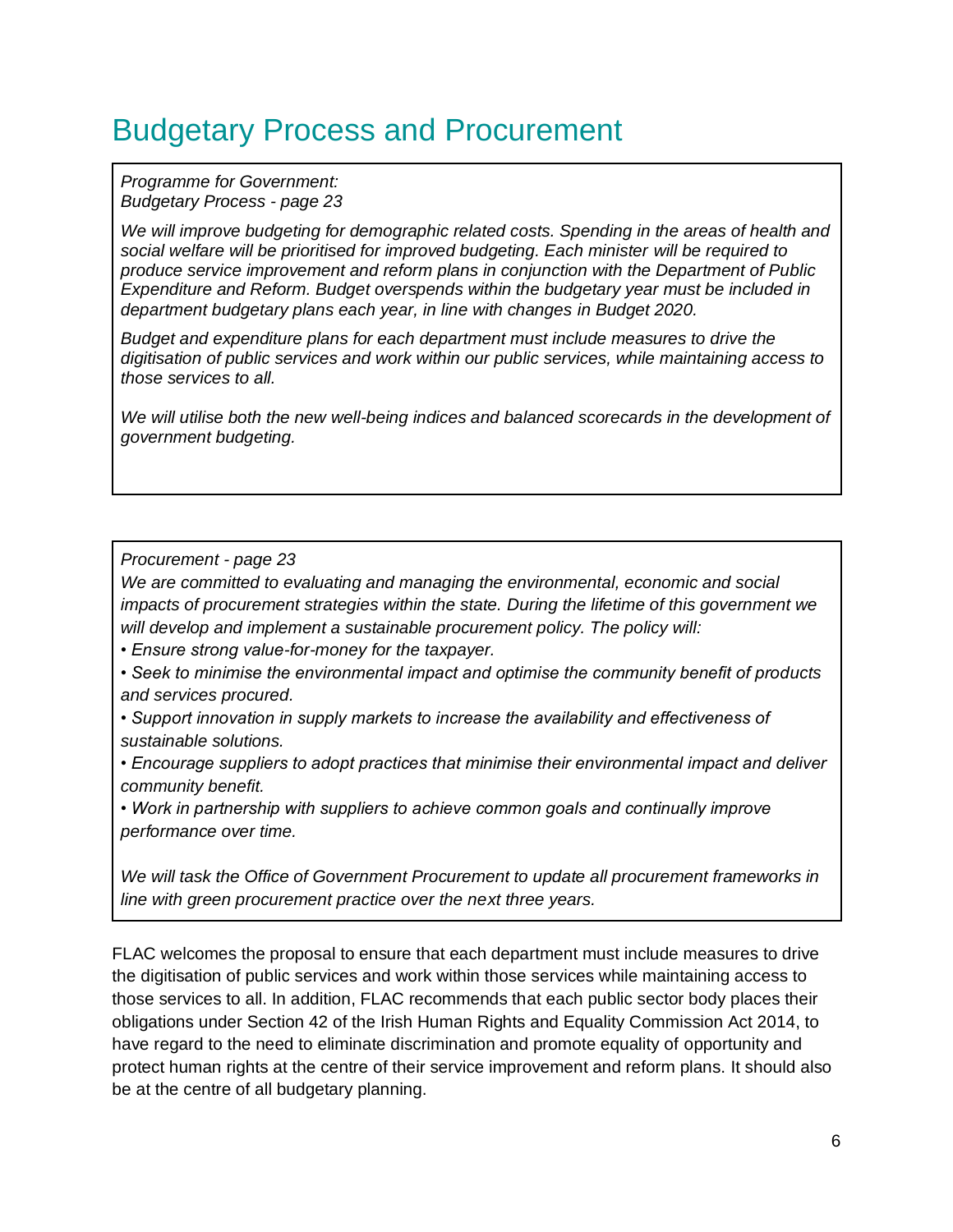*Debt - page 23*

*· Introduce the necessary reforms to our personal insolvency legislation and ensure that sufficient supports are in place for mortgage holders with repayment difficulties. · Assess the Code of Conduct on Mortgage Arrears, including the available suite of alternative repayment arrangements, and ensure it has full legal effect.*

*· Strengthen the Mortgage to Rent Scheme and ensure that it is helping those who need it.*

FLAC welcomes the commitments set out above to improve the infrastructure relating to assisting those in financial difficulty due to over-indebtedness. However, we believe that they largely reflect existing policy that has yet to be acted upon rather than any new initiatives and may thus also lack the urgency required to effectively deal with a new set of debt problems that may arise in the post-Covid landscape.

There has been inordinate and unexplained delay in the reform of the personal insolvency legislation. It is now over three years since the effectiveness of the solutions offered under the Act was reviewed by a Consultative Forum of relevant stakeholders (including FLAC) set up by the Insolvency Service of Ireland. This forum was comprised of groups representing all sides of the debt engagement – insolvency practitioners, credit institutions, money advice staff and debtor advocates – who agreed a set of (still unimplemented) recommendations largely concerning the improvement of processes that would streamline the operation of the legislation. FLAC subsequently made its own detailed submission on more substantive issues in August 2017 and discussed it at considerable length at a meeting with the Department of Justice in January 2018.

In terms of the CCMA, 2013, its legal effectiveness has been hampered by the fact that it continues to be a regulatory Code that is not expressly admissible in legal proceedings and is the sole creation of the Central Bank. By way of illustration, in a letter of March 2019, six years after the current CCMA was put in place, the Bank announced that it 'expects regulated firms to provide the following additional information to borrowers; 1) a copy of the firm's assessment of the borrower's case carried out in accordance with Provision 37 and as documented by the firm in compliance with Provision 40; and 2) The reasons why alternative repayment arrangements (ARAs) considered by the firm, but not offered to the borrower, are not appropriate and not sustainable for the borrower's individual circumstances, as documented by the firm in compliance with Provision 40.

This belated direction is an implicit recognition by the Bank that the process of assessment imposed on lenders under its Code and the provision of information to and right of appeal for borrowers arising therefrom has to this point fallen woefully short of any reasonable standard of fair procedures. FLAC first raised these glaring deficiencies in 2013 to no avail and has reiterated them on a number of occasions.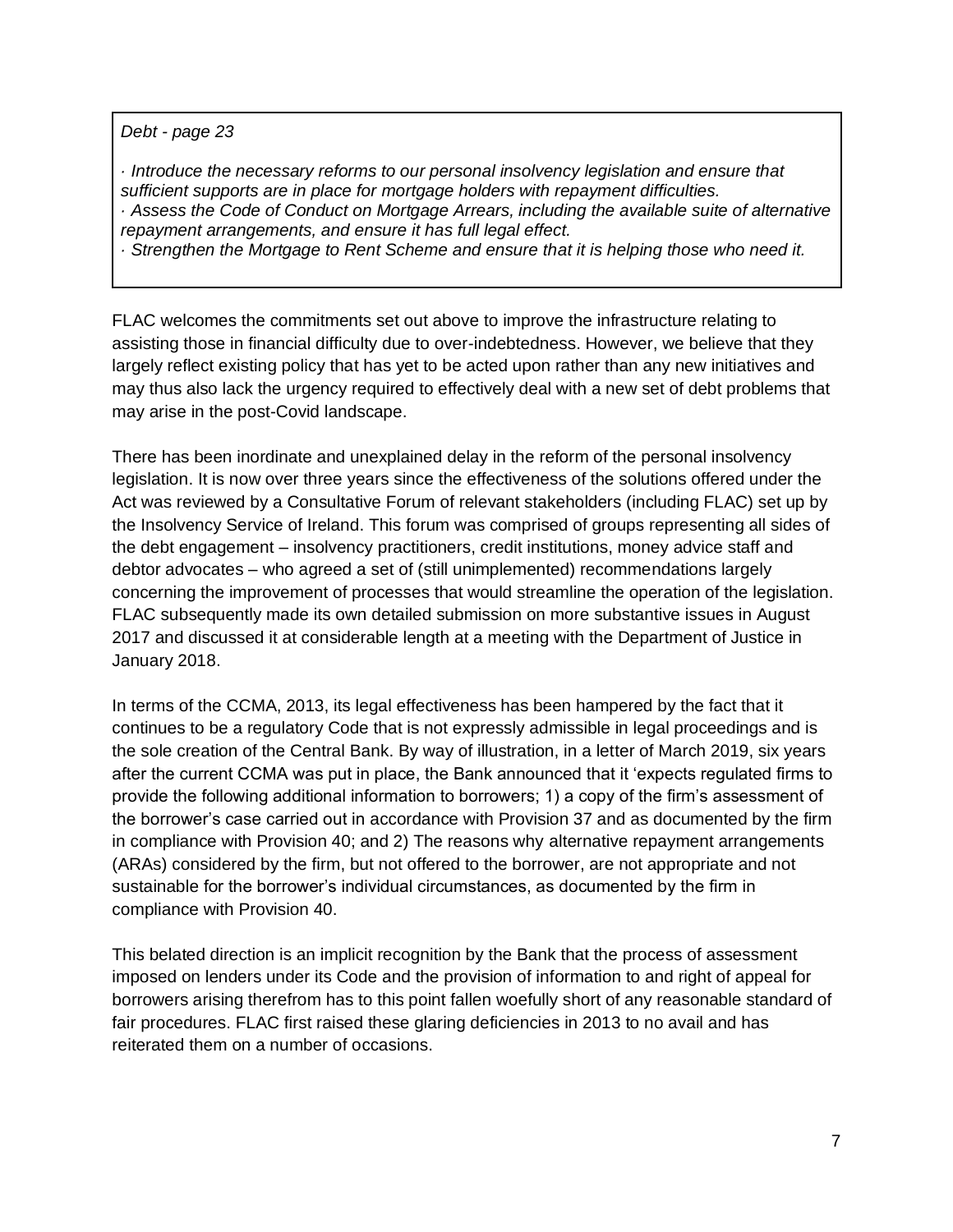The mortgage to rent option (MTR) in chronic mortgage arrears cases is regularly described as a scheme but it has no explicit statutory basis and, critically, there are no rights of appeal for a borrower whose application is unsuccessful. The rules that apply appear to be tweaked from time to time by the Department of Housing and the Housing Agency, but it is not clear how this is decided. The success of an application depends on a number of moving parts and entities working together but practice varies widely across local authority areas. MTR for borrowers in positive equity, the low level of cases in rural locations and valuation, accommodation size and income criteria have all been identified as obstacles to completions. It is an important and valuable part of the strategy to prevent the loss of family homes but is in need of a transparent review and reform.

The fallout from Covid-19 and the ensuing recession is unfortunately likely to worsen the problem of over-indebtedness in Ireland. The position of a number of people whose financial difficulties arising from the last recession have never been resolved, may be exacerbated. To these may be added others who were just keeping their heads above water but who may now find themselves in a position of personal insolvency following loss of employment or business failure, particularly when payment breaks, moratoria on evictions, income support measures and associated strategies are phased out.

Thus, while the review of the matters suggested in the programme is welcome, the incoming government must also turn its mind to additional problem areas as soon as possible. It is notable for example that the focus is still largely on mortgage arrears. However unsustainable unsecured debt and increasing rent arrears are also likely to be a feature into the future.

#### <span id="page-7-0"></span>Planning and Reform

*Planning and Reform page 65 We will:*

*• Review and reform the judicial review process so that such reforms come into effect upon the establishment of the Environmental and Planning Law Court, while always adhering to our EU law obligations under the Aarhus Convention.*

FLAC welcomes the acknowledgment of the state's obligations under the Aarhus Convention. The proposal to establish a new court dealing with Environmental and Planning law raises fundamental issues in terms of equality of arms in access to justice in environmental matters.

Any proposal in relation to procedures governing claims in environmental law and/or other public interest law matters should include an amendment to section 28(9) of the Civil Legal Aid Act, to allow for legal aid in class/multi-party actions.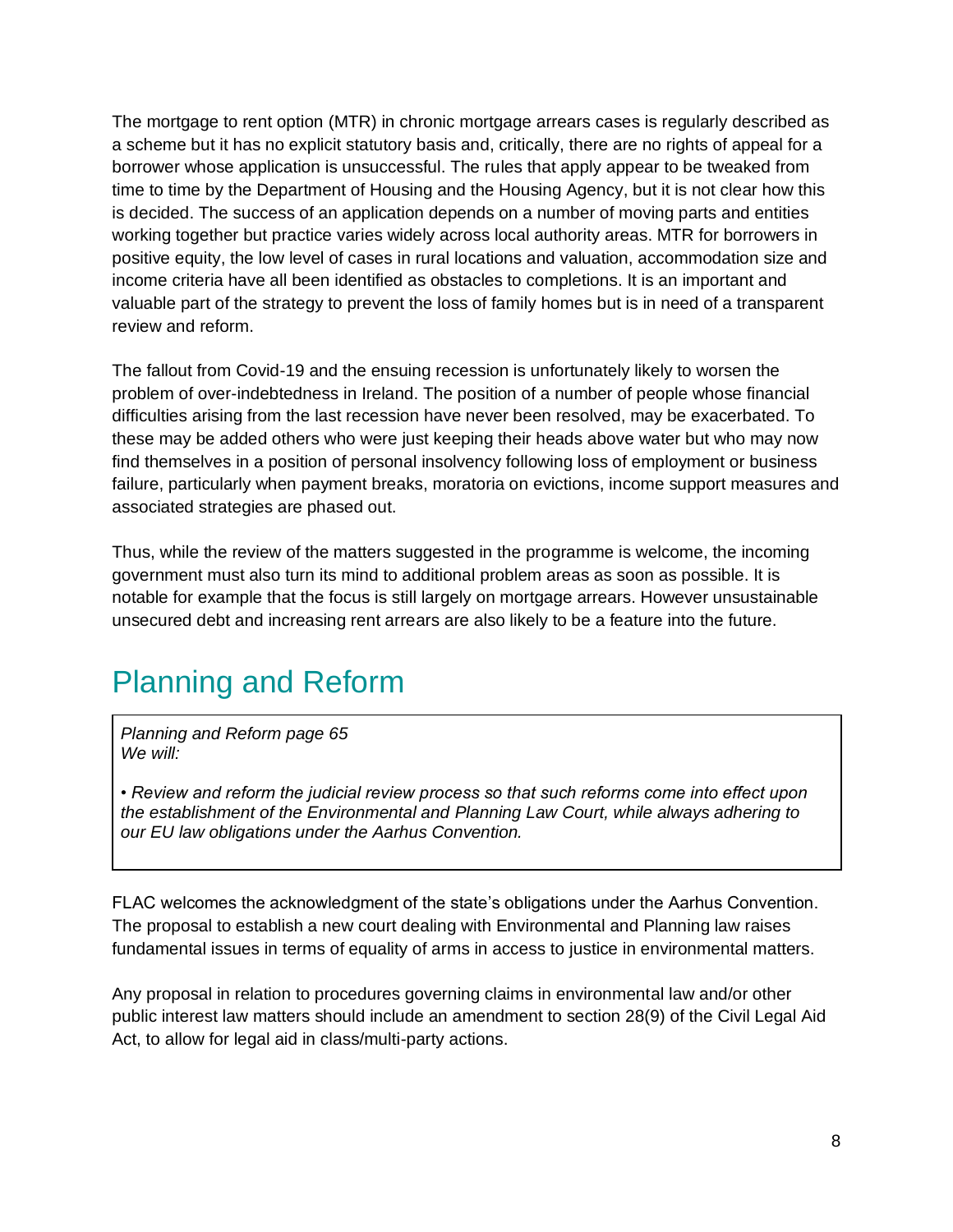Public interest litigation is inherently unpredictable, as the case is often being litigated because the law is not clear and needs clarification. In our legal system, such cases are almost always brought by an individual who is personally concerned with the outcome.

Such cases are usually against the State or some manifestation of the State, because ultimately it is the responsibility of the State to protect, defend and promote the rights of its people. The public interest litigant is bringing a benefit to the public in facing the significant resources of the State, bears a personal risk over and above that normally borne by someone who goes before the courts. It is the experience of FLAC, that the costs incurred by litigants in vindicating their rights is one of the biggest barriers to accessing justice. Not only do applicants incur their own legal fees, they also run the risk of incurring those of their opponent.

FLAC would like to see the exceptions to the rule that costs 'follow the event' expanded to include Protective Costs Orders (PCO) for litigants taking cases that are in the public interest. This would provide certainty as to costs at the outset of litigation. PCOs are already in existence in Ireland in relation to environmental cases under the Aarhus Convention, which provides that costs should not be so unduly prohibitive as to prevent the public participating in environmental decision-making and procedures.

While the Irish courts have accepted in principle that PCOs can be granted, there are no specific rules or guidance on public interest litigation comparable to other common law jurisdictions. FLAC is concerned that the availability of PCOs is not specifically recognised in legislation, and requests that these matters are addressed in any initiatives to develop an Environmental and Planning Law Court.

#### <span id="page-8-0"></span>A new social contract

*Mission: A New Social Contract - page 85 Social Protection we will:*

*• Move forward with a new social contract*

- *•* Recognise the importance of ancillary benefits and eligibility criteria to vulnerable groups.
- *Improve jobseeker supports for people aged under 24 over the lifetime of the Government.*

FLAC welcomes a new social contract. Access to justice is vital for social inclusion, democracy and the rule of law and must be a part of the new social contract.

FLAC is concerned that the Supplementary Welfare Allowance scheme no longer constitutes an adequate "safety net", that it no longer provides assistance to all whose means are insufficient to meet their needs. Its eligibility criterion and exemptions including the habitual residence condition needs to be reviewed.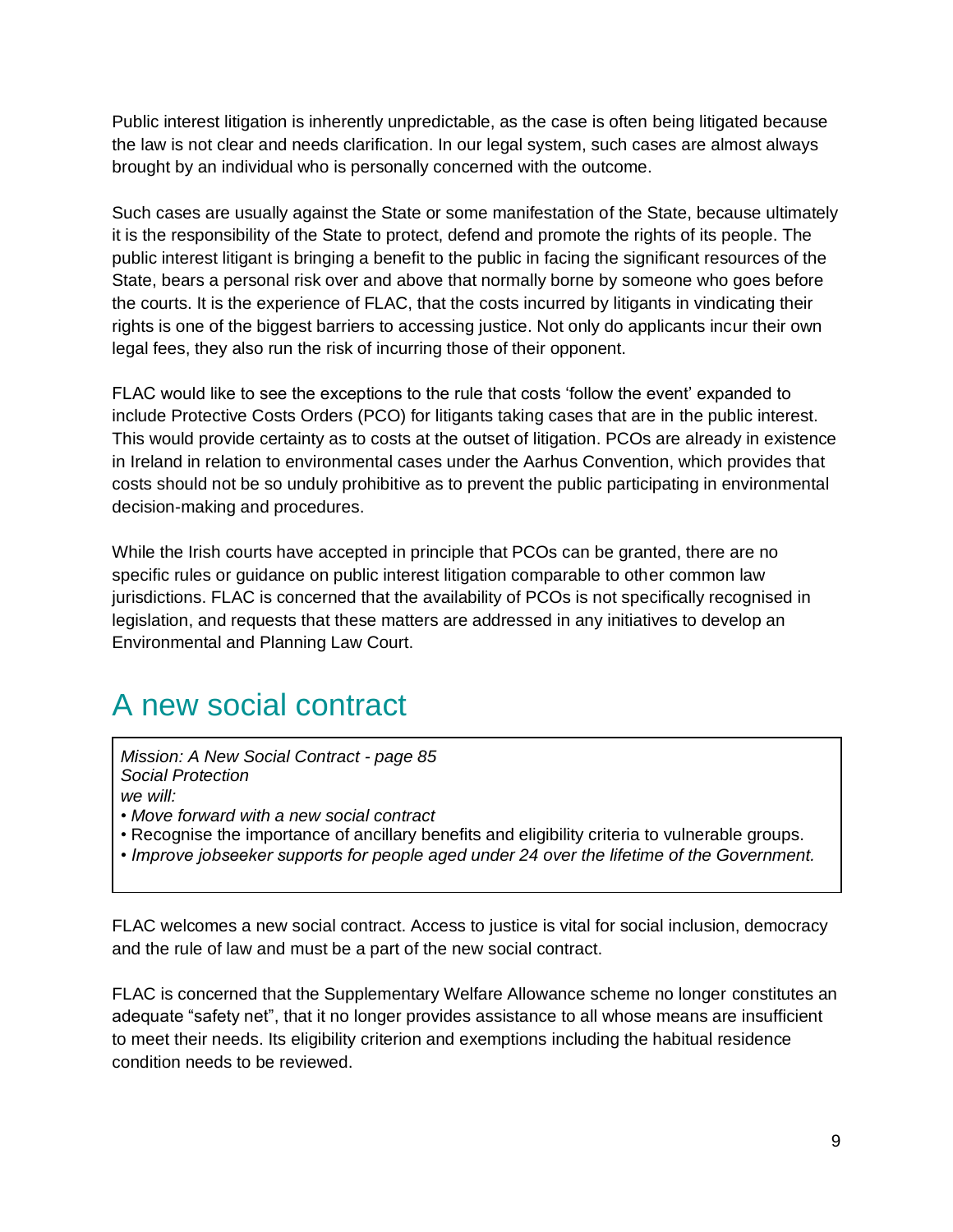FLAC notes the commitment to improve jobseeker supports for people aged under 24 over the lifetime of the government and request that these supports are drafted to eliminate the discriminatory rates of payment based on age for claimants receiving Jobseekers Allowance. We note that individuals in receipt of HAP or rent supplement may receive the full rate of JSA where they are under 25. However, there are few individuals who will qualify for this.

Reduced payments do not provide the basis for an adequate income, or enable young adults to live at an acceptable level without significant familial support. Research has shown that people under 25 will be most adversely affected by the negative impacts of Covid-19. There is an assumption within the policy of paying lower rates of Jobseekers Allowance that young people can live with their parents or family and do not require the same payment as those over 26, or over 25 from January 2020, as they are financially subsidised by their family. However, there are numbers of vulnerable young people who are LGBTI+, migrants, persons with disabilities, and Travellers who do not have access to the same level of family support.

FLAC recommends that the supports mentioned in the Programme for Government remove the discriminatory rates of payment for Jobseekers.

#### <span id="page-9-0"></span>Anti-Poverty and social inclusion measures

*Employment and equality - page 86*

*The Low Pay Commission will be instrumental in ensuring that those who are in low-paid employment are valued. We will be guided by the recommendations of the Low Pay Commission with regard to any future changes in the minimum wage.*

*As we emerge from the COVID pandemic, we must build upon the unity, which was fundamental in our response, to improve outcomes for those who are struggling on low incomes, struggling with caring responsibilities, or having to raise their families alone and those who are living with a disability.*

*Equality between all citizens is a core guiding principle of our republic. Over recent years we have taken major strides in our addressing discrimination against minority and marginalised groups. However, the task of ensuring every individual enjoys this fundamental right remains incomplete. This Government will continue to build on hard won progress to give real meaning to our best values of equality and fairness.*

*· We will examine the introduction of a new ground of discrimination based on socio-economic disadvantaged status to the Employment Equality and Equal Status Acts.*

*· We will support the establishment of a Joint Labour Committee in the childcare sector and the drawing up of an Employment Regulation Order, which would determine minimum rates of pay for childcare workers, as well as terms and conditions of employment.*

FLAC welcomes the diverse commitments given and acknowledgements made above, drawn from the programme under the general heading of the Mission on a 'New Social Contract'.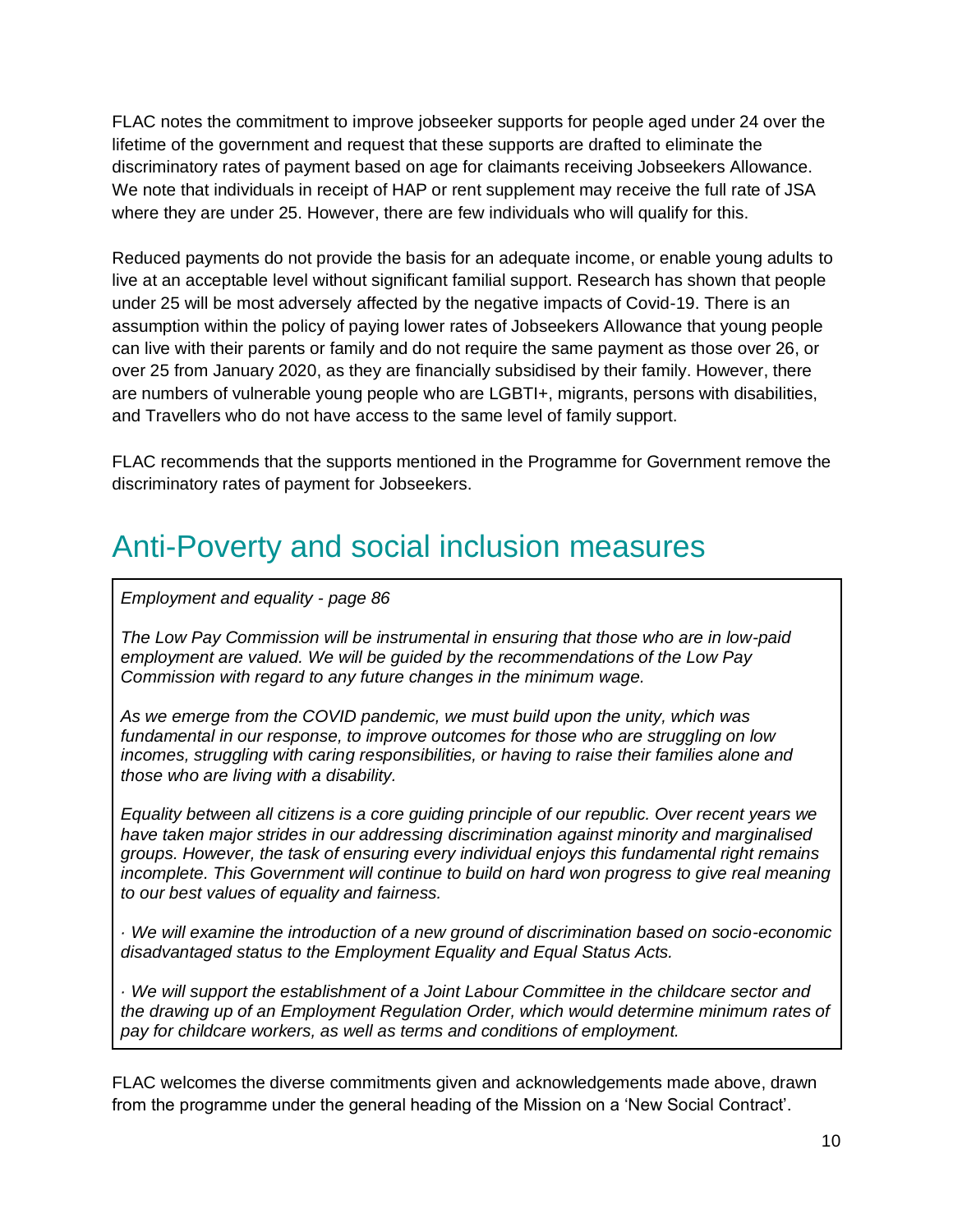However, we note that there is no explicit reference in the document that we can see that considers reform in the area of the employment rights of workers in Ireland and the system of enforcing these rights.

Over the past four months the range and number of employment related queries received on FLAC's Telephone Information and Referral line and in FLAC's legal advice clinics arising in the context of the Covid crisis illustrates the need for a review of existing legislative standards and a potential programme of law reform in this critical area of socio-economic participation and welfare. In the course of attempting to assist employees with a wide range of often detailed individual legal questions, it is apparent to us that the system of access to assistance on employment rights issues in Ireland requires review and improvement.

As pointed out elsewhere in this submission, civil legal aid is simply not available for employment related complaints before the Workplace Relations Commission and the Labour Court and this has an adverse impact on the number of complaints and their outcomes. In turn, the remedies available and provided to those whose complaints are upheld does not always adequately reflect the gravity of the conduct of the employer or improve outcomes for those who are struggling on low incomes.

The particular features of the Covid-19 crisis has also shone a light on some aspects of current employment legislation and practice that are unclear and are in need of review and potential amendment. Some examples here include:

- The absence of a legal obligation on employers to use a specific procedure in writing to place employees on lay-off from their jobs. Thus, for example, many employers ignored the RP9 form recommended for this purpose with the result that many laid off employees had no documentation or written proof of the date of lay-off.
- The absence of a legal obligation on employers to use a specific written procedure to notify employees that their lay-off was coming to an end and of the date when they would be expected to return to work. As a result, some staff returned to some workplaces earlier than others and some have not yet returned.
- Whether an employer has a legal right to put an employee on lay-off and, if so, in what specific circumstances.
- Ambiguity concerning how requests for annual leave from employers by employees and impositions of annual leave by employers on employees are to be decided and by whom.
- What legal rights employees who believe that their workplace may currently be a risk to their health and safety have to object to attending for work.
- What legal protection is available to employees who cannot attend at work due to lack of child care provision.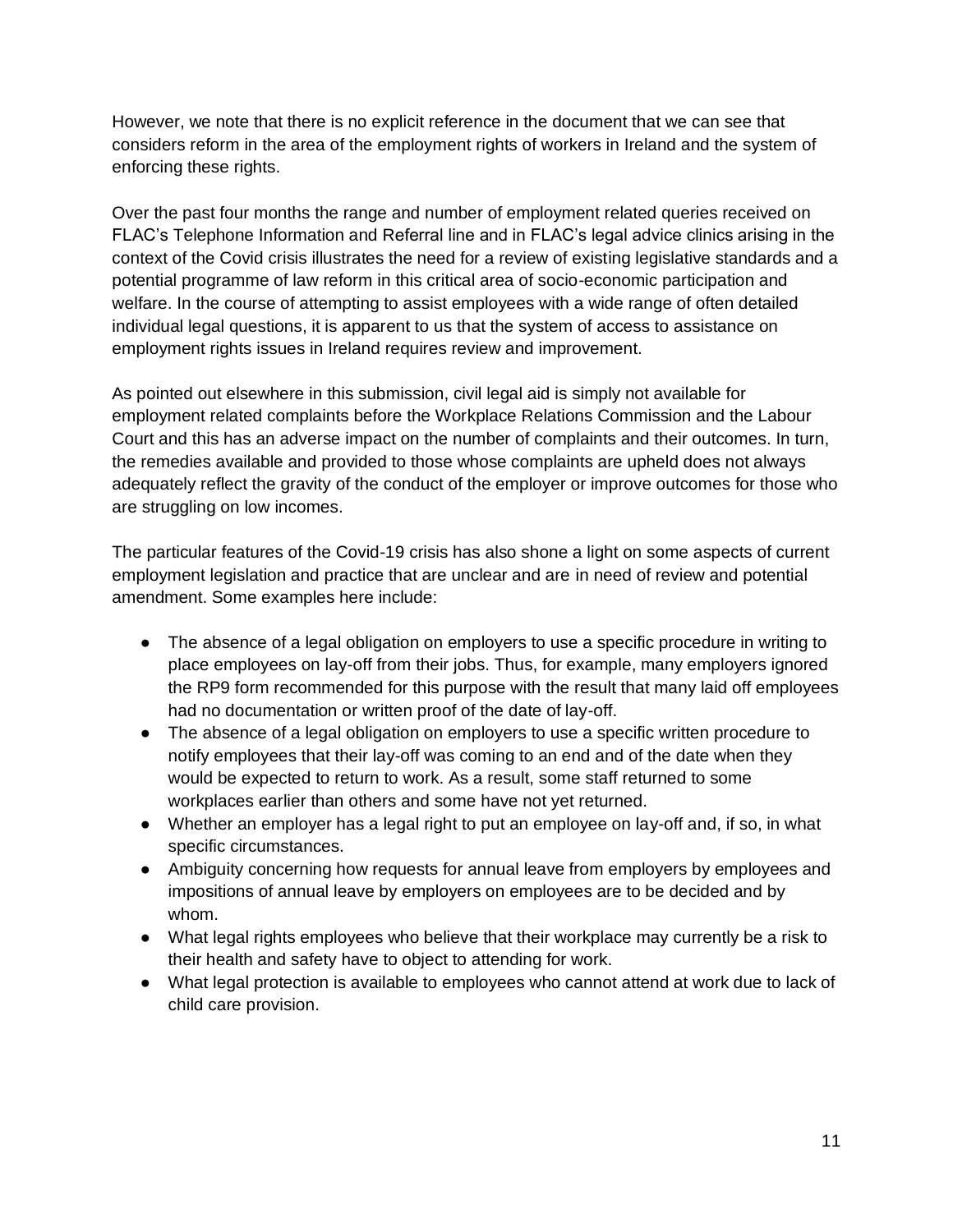### <span id="page-11-0"></span>**Equality**

*Equality - page 87* 

*We will: • Publish a new national action plan against racism. • Develop and implement a new Migrant Integration Strategy.*

FLAC supports the proposals to introduce a new national action plan on racism as well as the proposal to develop and implement a new Migrant Integration Strategy.

Article 5 of ICERD requires State parties to prohibit and eliminate racial discrimination in all of its forms and to guarantee the right of everyone without distinction as to race, colour or ethnic origin, to equality before the law, notably in the enjoyment of the following rights: "(a) The right to equal treatment before the Tribunals and all other organs administering justice".

Similarly, Article 7 of the Racial Equality Directive obliges EU Member States to ensure that judicial and/or administrative procedures are available to victims of racial discrimination to enforce their right to equal treatment. However, the effectiveness of such procedures is undermined where victims are reluctant or unable to use them. Research conducted by the Fundamental Rights Agency across the European Union has highlighted that awareness of the national legislative and procedural framework giving effect to the prohibition on discrimination appears to be low among racial minorities. This in turn, affects the degree to which victims pursue their rights and reduces the frequency with which the prohibition of discrimination is enforced and remedies are obtained. This discrimination is compounded due to some of the most prevalent legal issues affecting Travellers and Roma being excluded from the remit of the Legal Aid Board. The Legal Aid Board is precluded from providing representation before quasijudicial tribunals dealing with social welfare appeals, as well as employment and equality cases. The UN Committee on Economic, Social and Cultural Rights have also expressed concern regarding the exclusion of certain areas of law from the civil legal aid scheme "which prevents especially disadvantaged and marginalised individuals and groups from claiming their rights and obtaining appropriate remedies, particularly in the areas of employment, housing and forced evictions, and social welfare benefits".

FLAC is concerned that the lack of availability of legal representation in these types of cases means that many Travellers and Roma cannot present their cases, including discrimination claims, in the manner that fairness demands, depriving them of equality before the law and the right to equal treatment before Tribunals as required by ICERD.

Any new action plan on racism or migrant integration strategy must include initiatives to ensure that victims of racism and/or migrants have access to the legal system through a properly funded Legal Aid Board.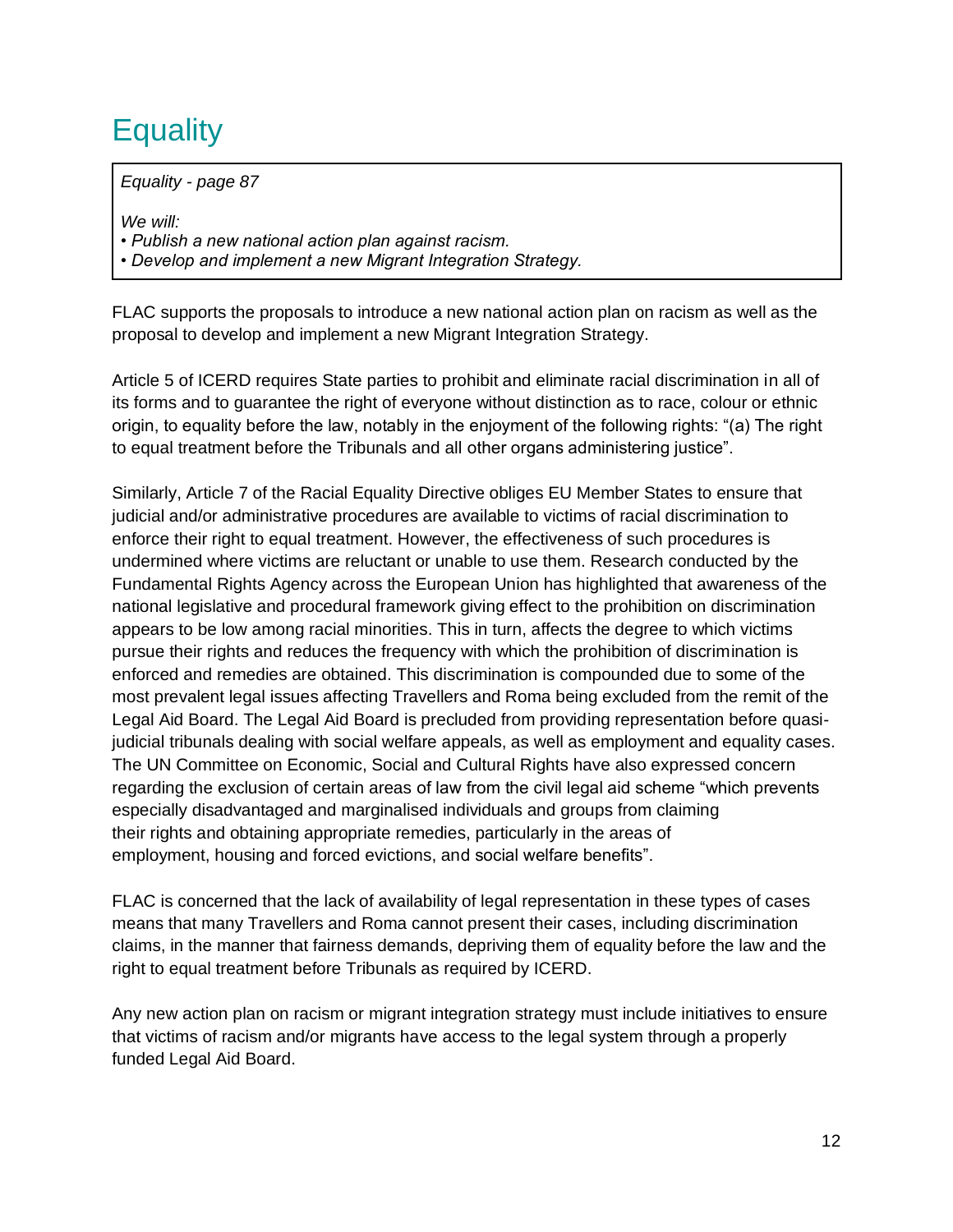*Equality - page 88 We will: • Amend the gender ground in equality legislation to ensure that someone discriminated against on the basis of their gender identity is able to avail of this legislation.*

FLAC welcomes this proposal and reiterates our recommendations in our Submission to the Review of the Gender Recognition Act that the Equal Status Acts and the Employment Equality Acts be amended to expressly prohibit discrimination based on gender identity, and gender expression in addition. Gender identity should be defined to include protection for those that identify as intersex or nonbinary.

*Travellers and Roma – page 88 We will:*

*• Review the National Traveller and Roma Inclusion Strategy 2017-2021, and ensure that the strategy has a stronger outcomes focused approach.* 

*• Ensure that the housing needs of the Traveller Community are met by local authorities and ensure that existing funding is fully drawn down and utilised.*

We welcome the review of the National Traveller and Roma Inclusion Strategy 2017-2021, and believe it should include a review of the disproportionate negative impact of the habitual residence condition on the Roma Community.

It is vital that the recommendations of the Traveller Accommodation Expert Review are implemented to ensure that the housing needs of Travellers are met.

*Gender Recognition - page 89 We will:*

*• Remove the need for a person aged 16 and 17 years to have two specialist reports before they can apply for legal gender recognition, by providing for self-declaration, with parental consent and by making mediation available on a voluntary basis. These improvements will include the provision of a gender recognition certificate providing proof of change of name as well as gender. Make any necessary changes to the law to allow legal name change be part of the gender recognition process.*

*• Commence research to examine arrangements for under children under 16.*

*• Complete the work of the interdepartmental group tasked with examining legal recognition of non-binary people.*

*• Ensure Government Departments and public bodies take positive steps, including the use of correct pronouns and where possible making improvements on official forms, to assist nonbinary people.*

As outlined in our Submission to the Review of the Gender Recognition Act 2015, FLAC recommends that that children age 16 and 17 be able to avail of gender recognition as if they were 18; that children under 16 be able to avail of gender recognition on basis of a simplified process in the District Court based on an application made by a parent or guardian with the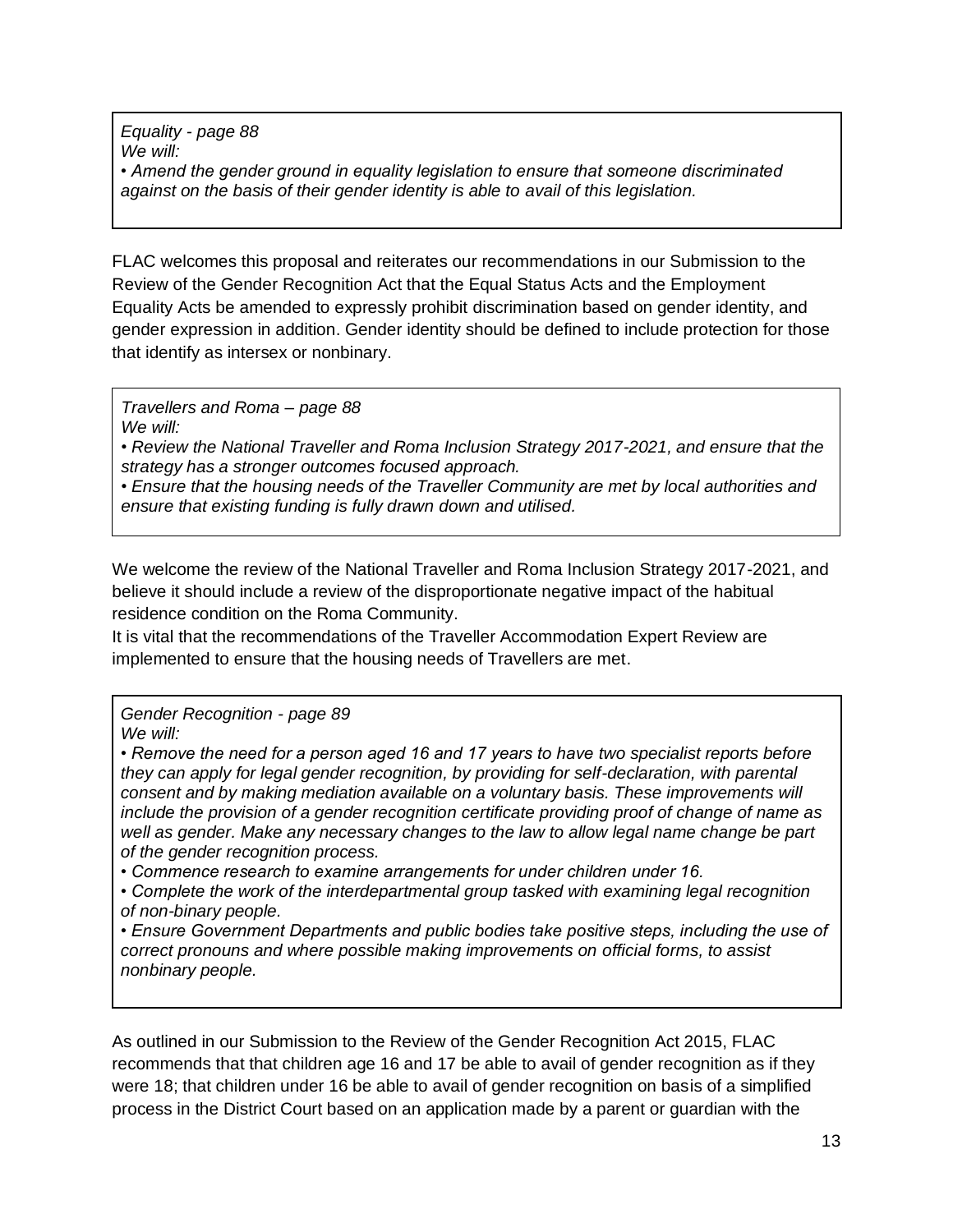child's consent, with the Court being required to hold the best interests of the child as the paramount consideration in decision making concerning the application.

Further FLAC recommends introducing a third gender option such as an 'X', for non-binary persons and intersex persons on identity documents including passports, and provision of recognition for intersex and nonbinary identities. FLAC recommends that the Gender Recognition Act 2015 be amended to allow for recognition of non-binary gender identities.

#### <span id="page-13-0"></span>Building Stronger and Safer Communities

*Mission: Building Stronger and Safer Communities - page 95 - Policing*

*We will:*

*• Rapidly implement the Report of the Commission of the Future of Policing, while ensuring that there remains a strong and independent public external accountability mechanism for the Garda Commissioner and Garda Leadership Team.*

*• Increase the diversity within An Garda Síochána, prioritising the identification and removal of barriers to recruiting and retaining people from diverse and minority backgrounds.*

In the context of the JUSTROM programme operated by FLAC, policing issues have been a considerable concern for both Travellers and Roma, although the interaction of both communities with the Gardaí often arose in different circumstances.

FLAC recalls in this regard the 2011 Concluding observations of the Committee on the Elimination of Racial Discrimination (CERD) concerning policing. The Observation concerned the lack of legislation proscribing racial profiling by An Garda Síochána and other law enforcement officers. The Committee also noted with regret that many non-Irish people are subjected to police stops and asked to produce identity cards which has the potential to perpetuate racist incidents and the profiling of individuals on the basis of their race and colour (Arts 2, 3 and 6). The Committee further recommended the adoption of legislation preventing racial profiling and requested that the State strengthen its efforts to promote the humane treatment of migrants and people of non-Irish origin by An Garda Síochána in accordance with international human rights law.

However, this recommendation has not been implemented and the functions of the Gardaí and the immigration functions of the State are largely excluded from the prohibition of discrimination in the Equal Status Acts, and issues of discrimination in policing do not come explicitly within the remit of the Garda Síochána Ombudsman Commission (GSOC).

FLAC recommends that mechanisms are introduced to detect, prevent and address potential racial profiling by An Garda Síochána, including through the public sector duty under Section 42 of the Irish Human Rights and Equality Commission Act 2014.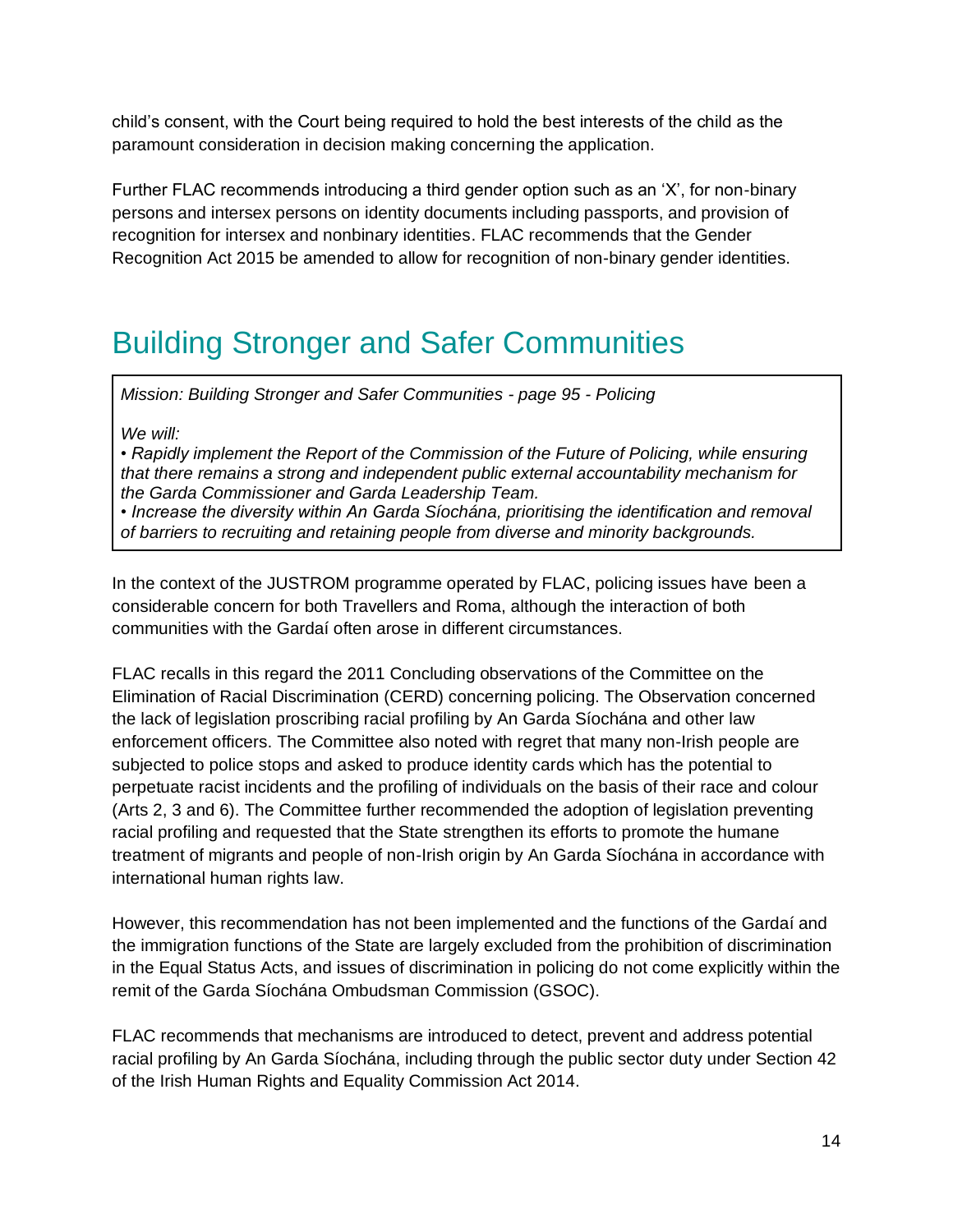FLAC recommends that legislative measures are introduced to allow individuals or groups representing their interests, to make complaints through GSOC in relation to racial profiling to allow such allegation to be investigated independently including through placing the current Code of Ethics on a statutory footing.

FLAC further recommends that the Commission propose amendments to the Equal Status Acts 2000-2015 to bring the functions of An Garda Siochana within the remit of the prohibition on discrimination, harassment and victimisation and the obligation to provide reasonable accommodation for people with disabilities.

#### <span id="page-14-0"></span>Courts reform

*Courts reform - page 96 We will:* 

*• Enact a Family Court Bill to create a new dedicated Family Court within the existing court structure and provide for court procedures that support a less adversarial resolution of disputes.*

*• Build a new Family Law Court building in Dublin and ensure that court facilities across the country are suitable for family law hearings so these hearings can be held separately from other cases.*

- *Clarify and strengthen contempt of court sanctions for violations on social media.*
- *Legislate to introduce a statutory offence of perjury, to make this crime easier to prosecute.*
- *Modernise the law on the administration of oaths in judicial and other proceedings.*

*• Establish a new Planning and Environmental Law Court managed by specialist judges and on the same basis of the existing Commercial Court model.*

- *Establish a working group to consider the number of and type of judges required to ensure the efficient administration of justice over the next five years.*
- *Enact the Judicial Appointments Commission Bill within the first six months of Government. However, we will engage with stakeholders to make appropriate amendments to the current Bill to ensure that it enjoys broad support. These would include ensuring that the Chief Justice is the ex-officio chairperson of the body.*

*• Implement reforms to the administration of civil justice in the State covering matters such as the more efficient and effective deployment of court and judicial resources. This will be guided by the report of the group chaired by the former President of the High Court, Mr. Justice Peter Kelly.*

*• Independently examine the option of a dedicated system of public defenders.*

*• Introduce the necessary legislative reforms of the personal insolvency sys.*

FLAC broadly welcomes the above proposals set out in the Programme for Government document, including the indication of support for resolving family law issues outside of the adversarial courts system. However, there will still be a number of people who require access to the courts.

Currently, civil litigation within a family law setting is easier navigated by persons with the financial resources to access legal representation. Beyond this, there is a general expectation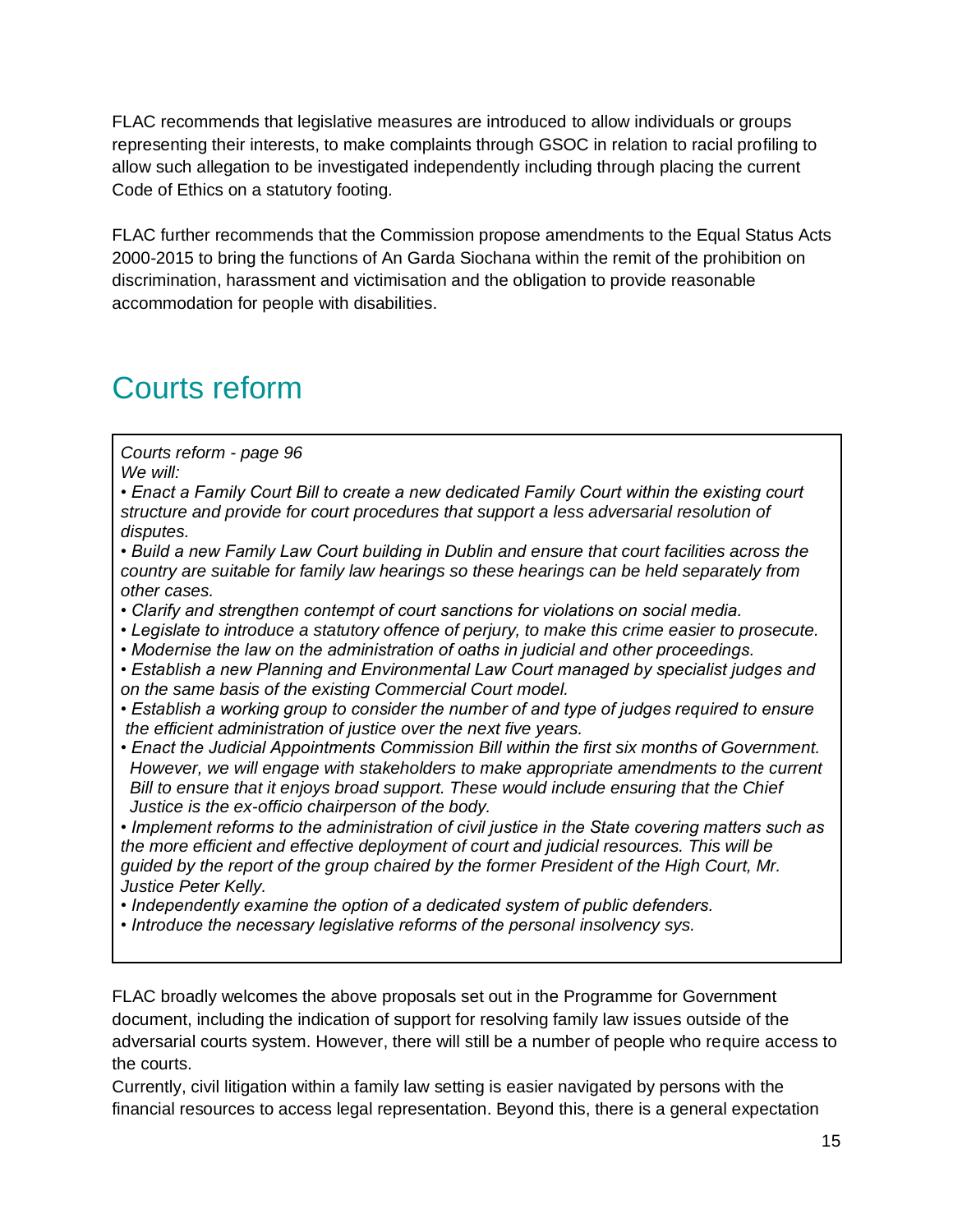that the impecunious litigant will either manage with a low level of support through legal aid or become a lay litigant. This is antithetical to access to justice.

Equal access to justice means that everyone should have equal access to the court and legal system alternatives to court as a matter of law, and as a mechanism of social inclusion and cohesion. Access to justice means more than access to civil legal aid and an appointment with a lawyer. It is about meeting equally the legal needs of marginalised communities in Ireland. It is about access to the courts and lawmakers, to service providers and basic information on legal rights and entitlements.

FLAC recommends that the government recognise that access to justice is an essential family support mechanism and ensure that access to justice is included as a core theme in equality and social inclusion strategies going forward.

We recognise the commitment to progress a family law court in Dublin. However, within the capital allocation schemes that are agreed, additional appropriate funding for the family law court at Hammond Lane in Dublin, must be included. Ensuring that appropriate family law matters can be progressed quickly in a safe and suitable court environment is key to building a stronger and safer Ireland.

We reiterate our call for an urgent root and branch review of the civil legal aid system so that people's access to justice needs are met.

Reforms of the Court process must include making court forms and procedures more accessible and also include provision to cater for the needs of lay litigants

#### *Hate Crimes - page 97 We will:*

*• Introduce Hate Crime legislation within twelve months of the formation of the Government. This legislation will create specific offences to ensure that those who target victims because of their association with a particular identity characteristic are identified as perpetrators of hate crime. This legislation will be on the basis of an aggravated offences model. This legislation will be supported by training across the criminal justice system, as well as victim supports.*

*• In order to ensure that those who seek to encourage and incite others to hate minority groups can be prosecuted we will revise and update Incitement to Hatred Act 1989, taking account of the public consultation conducted in 2019.*

FLAC welcomes the proposal to introduce hate crime legislation and recommends that in tandem with the on-going review of the Incitement to Hatred Act 1989, new legislative developments should seek to ensure that a complimentary approach is taken to regulating hate speech, including the provision of accessible civil remedies to those targeted by such speech whether online or otherwise.

Consideration should be given to enable the IHREC institute proceedings in relation to hate speech that is not targeted at Individuals.